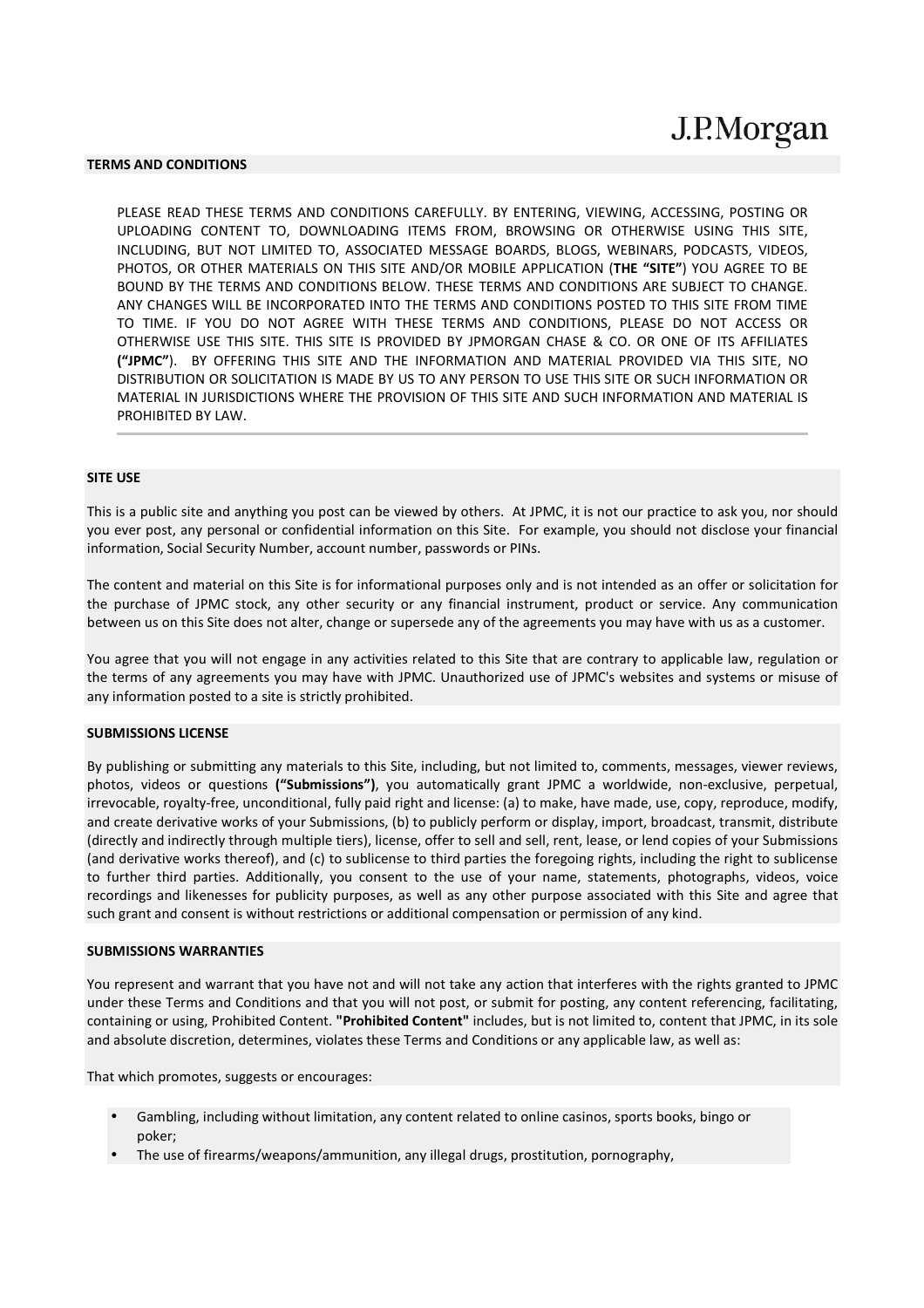- nudity, profanity or other adult content, violence, or the use of alcohol or tobacco products;
- The taking up of arms against any person, government or entity or otherwise challenge or seek to overthrow any government;

Or otherwise contains:

- Obscene, indecent, defamatory, libelous, slanderous and/or unlawful content;
- Content that infringes upon, or otherwise violates, the rights of any third party, including copyright, trademark, privacy, publicity or other personal or proprietary rights;
- Content that is deceptive or fraudulent;
- Hateful, or other discriminatory, disparaging or denigrating content, whether directed at an individual or a group, and whether based upon race, age, gender, disability, sexual orientation, ethnicity, religion, political orientation, national origin, citizenship, ancestry, marital status, veteran status or mental or physical disability or condition;
- Content that disparages, denigrates, or uses adversarial or confrontational tactics to impact a product, service, person, industry, or organization including, but not limited to, JPMC, or other Site users;
- confidential information that violates any obligation of confidentiality;
- any viruses, spyware, malware, or other malicious components that are designed to harm the functionality of a computer in any way; or
- "Spam," advertisements or references to non-Chase offers, products, services or websites;
- Personal Information; or
- Content inconsistent with these Terms and Conditions.

In addition, you represent and warrant that any submissions do not infringe on the copyrights, trademarks, rights of privacy, publicity or other intellectual property rights of a third party. If the Submission contains any material or elements that are not owned by you, and/or which are subject to the rights of third parties, you are responsible for obtaining, prior to submitting the Submissions, any and all releases and consents necessary to permit the use and exhibition of the Submission by JPMC in the manner set forth in these Terms and Conditions, including, without limitation, name, and likeness permissions from any person who appears in or is identifiable in the Submission and any person who is shown in any video or photographs. JPMC reserves the right to request proof of these permissions in a form acceptable to JPMC from you at any time. Failure to provide such proof may, if requested, render the Submission null and void. By submitting a Submission, you warrant and represent that any person appearing or who is identifiable in the Submission consents to the Submission and the use of the Submission as described in these Terms and Conditions. JPMC is not responsible for any loss, theft, or damage of any kind to any Submissions you submit to JPMC.

By submitting a Submission, you acknowledge and agree that JPMC may obtain many Submissions in connection with the Site and/or other promotions by JPMC and that such Submissions may be similar or identical in theme, idea, format, or other respects to other Submissions submitted in connection with this Site and/or other promotions by JPMC, or to other materials developed by JPMC. You waive any and all claims that any Submissions and/or other works accepted, reviewed and/or used may be similar, or that any compensation is due to you in connection with such Submissions or other uses by JPMC.

## **SUBMISSIONS DISCLAIMERS**

JPMC RESERVES THE RIGHT, BUT IS NOT OBLIGATED, TO REVIEW AND/OR TO REMOVE SUBMISSIONS AT ANY TIME AS IT DEEMS APPROPRIATE IN ITS SOLE DISCRETION AND THERE MAY BE A DELAY IN POSTING SOME SUBMISSIONS AS A RESULT. JPMC DOES NOT ENDORSE OR GUARANTEE THE ACCURACY OF, AND SPECIFICALLY DISCLAIMS ALL LIABILITY FOR, ALL SUBMISSIONS, INCLUDING POSTS MADE BY EMPLOYEES OR SUPPLIERS WHO ARE NOT AUTHORIZED ADMINISTRATORS OF THIS SITE. THE SUBMISSIONS ARE NOT EDITED BY JPMC NOR DO THEY NECESSARILY REPRESENT OR REFLECT THE VIEWS OR OPINIONS OF JPMC.

#### **INTELLECTUAL PROPERTY AND OTHER PROPRIETARY RIGHTS**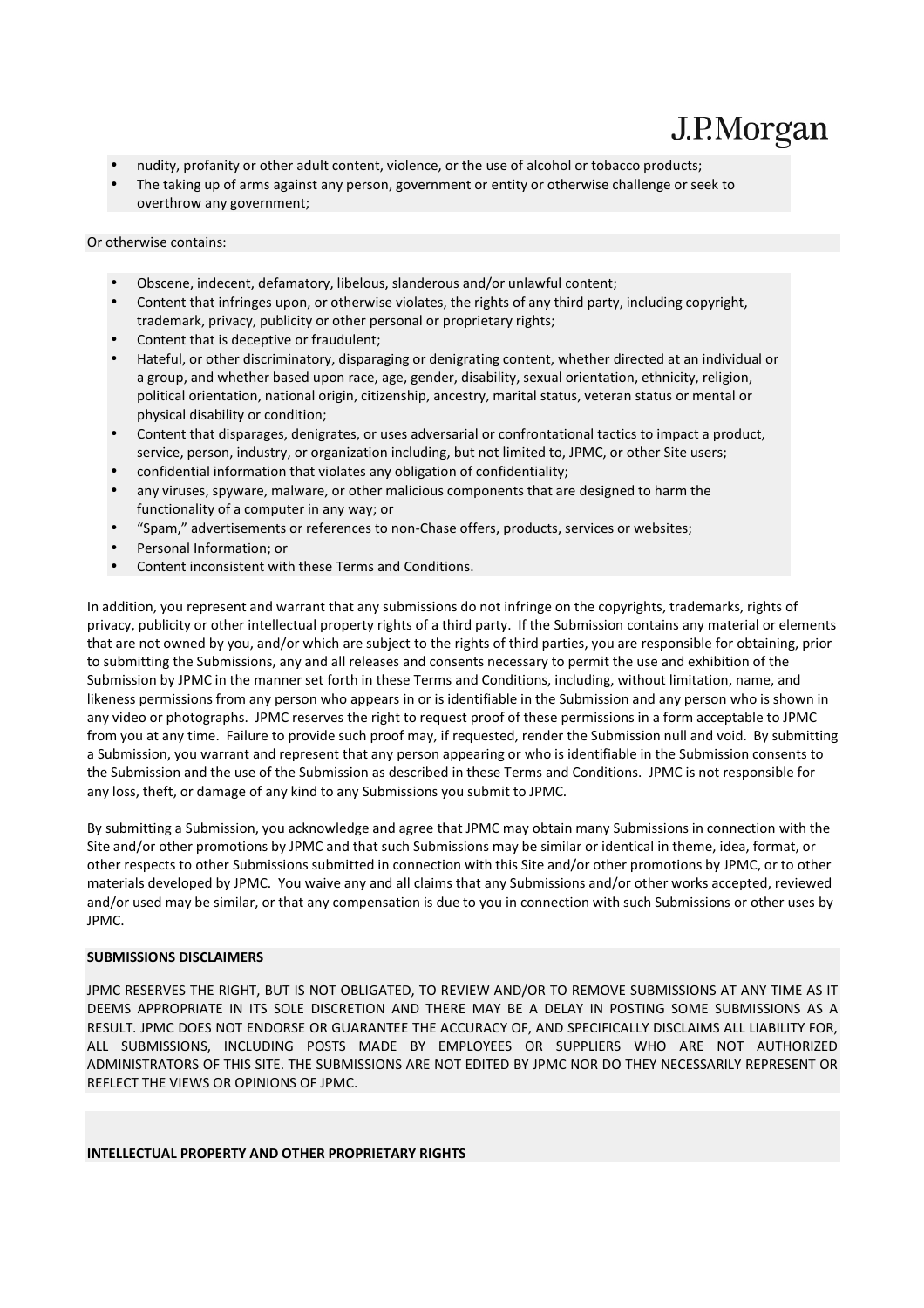The works of authorship contained on this Site including, but not limited to, all design, text, sound recordings, videos, logos and images, are either owned or licensed by JPMC. Except as otherwise expressly stated herein, no license is granted to any of the materials on the Site and they may not be copied, modified, transmitted, displayed, republished, uploaded, performed, distributed (for compensation or otherwise), licensed to a third party, altered, framed, stored for subsequent use or otherwise used in whole or in part in any manner without JPMC's prior written consent, except to the extent permitted by the Copyright Act of 1976 (17 U.S.C. § 107), as amended, and then, only with notices of JPMC's proprietary rights to the extent we may require. Nothing in this paragraph is intended to restrict your ability to separately license or obtain appropriate approvals from the third party owners of the materials found on this Site.

If you believe that your own copyrighted work is accessible through any website or application provided by us in violation of your copyright, you may provide our Designated Agent with a written communication as set forth in the Digital Millennium Copyright Act ("DMCA"), 17 U.S.C. § 512(c)(3). For more information, please review our Copyright Policy below.

## **COPYRIGHT POLICY**

JPMC ("us" or "we") respects the intellectual property rights of others and we prohibit users from uploading, posting or otherwise transmitting through any application or website offered by us any materials that violate another party's intellectual property rights. When we receive proper Notification of Alleged Copyright Infringement as described below, we promptly remove or disable access to the allegedly infringing material and terminate the accounts of repeat infringers in accordance with the Digital Millennium Copyright Act.

**A. Notification of Alleged Copyright Infringement:** If you believe that your own copyrighted work is accessible through any website or application provided by us in violation of your copyright, you may provide our Designated Agent with a written communication as set forth in the Digital Millennium Copyright Act ("DMCA"), 17 U.S.C. § 512(c)(3) that contains substantially the following:

- 1. Identify in sufficient detail the copyrighted work or intellectual property that you claim has been infringed so that we can locate the material. For example, "The copyrighted work is my content that appears at http://www.mycontentpage.com/item1\_qjofkrns123." If multiple copyrighted works at a single online site are covered by your Notification, you may provide a representative list of such works at that site.
- 2. Identify the URL or other specific location on the application or website provided by us that contains the material that you claim infringes your copyright described in Item 1 above. You must provide us with reasonably sufficient information to locate the alleged infringing material. For example, "The content at the following URL infringes on my copyright http://www.anothercontent.com/item2\_hjdsi899."
- 3. Provide the electronic or physical signature of the owner of the copyright or a person authorized to act on the owner's behalf.
- 4. Include a statement by you that you have a good faith belief that the disputed use is not authorized by the copyright owner, its agent, or the law.
- 5. Include a statement by you that the information contained in your Notice is accurate and that you attest under the penalty of perjury that you are the copyright owner or that you are authorized to act on the owner's behalf.
- 6. Include your name, mailing address, telephone number and email address. You may submit your Notification of Alleged Copyright Infringement to our Designated Agent by fax, mail, or E-Mail as set forth below:

**Designated Copyright Agent**: Amy Scalise, JPMC Legal Department, Mail Code NY1-A425, One Chase Manhattan Plaza, 25th Floor, New York, New York, 10081, Attn: Workflow Manager Phone: 312-732-6910 Fax: 312-732-4172 E-Mail: amy.c.scalise@jpmchase.com. Please note that you may be liable for damages, including court costs and attorneys fees, if you materially misrepresent that content on our website and/or application is copyright infringing. Upon receiving a proper Notification of Alleged Copyright Infringement as described in this Section A, we will expeditiously remove or disable access to the allegedly infringing material and promptly notify the alleged infringer of your claim. We also will advise the alleged infringer of the DMCA statutory Counter Notification procedure described below in Section B by which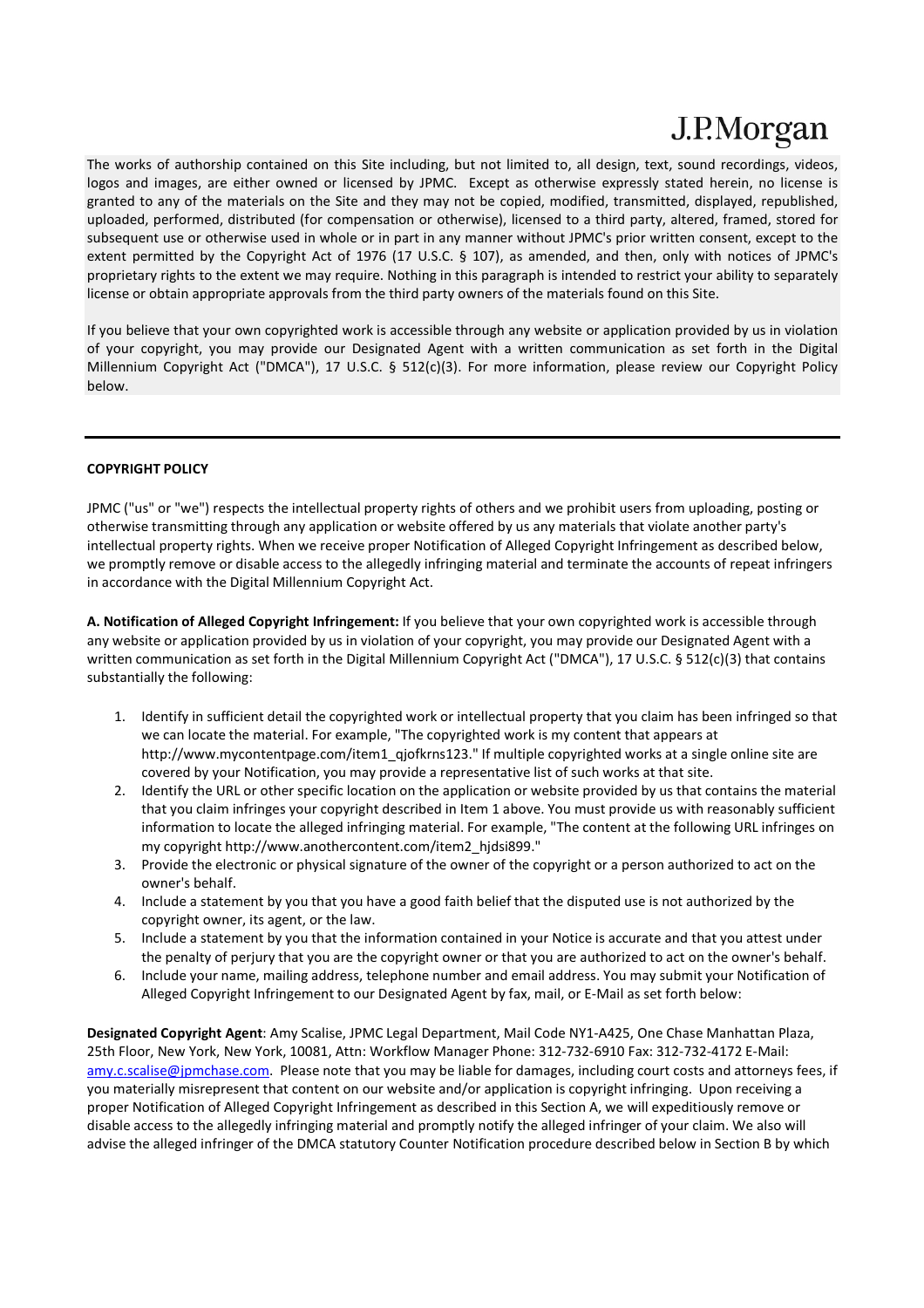the alleged infringer may respond to your claim and request that we restore this material. If we receive a Notification of Alleged Copyright Infringement that does not contain all of the information described above, but provides a way for us to contact you, we will promptly follow up with you to request that you provide any information not previously provided.

**B. Counter Notification:** If you believe your own copyrighted material has been removed from our website or application as a result of mistake or misidentification, you may submit a written Counter Notification to our Designated Agent pursuant to 17 U.S.C. § 512(g)(2) and (3). To be an effective Counter Notification under the DMCA, your Counter Notification must include substantially the following:

- 1. Identification of the material that has been removed or disabled and the location at which the material appeared before it was removed or disabled.
- 2. A statement that you consent to the jurisdiction of the Federal District Court in which your address is located, or if your address is outside the United States, for any judicial district in which the service provider may be found.
- 3. A statement that you will accept service of process from the party that filed the Notification of Alleged Copyright Infringement or the party's agent.
- 4. Your name, address and telephone number.
- 5. A statement under penalty of perjury that you have a good faith belief that the material in question was removed or disabled as a result of mistake or misidentification of the material to be removed or disabled.
- 6. Your physical or electronic signature. You may submit your Counter Notification to our Designated Agent by fax, mail, or E-Mail as set forth below:

**Designated Copyright Agent**: Amy Scalise, JPMC Legal Department, Mail Code NY1-A425, One Chase Manhattan Plaza, 25th Floor, New York, New York, 10081, Attn: Workflow Manager Phone: 312-732-6910 Fax: 312-732-4172 E-Mail: amy.c.scalise@jpmchase.com If you send us a valid, written Counter Notification meeting the requirements described above, we will restore your removed or disabled material after 10 business days but no later than 14 business days from the date we receive your Counter Notification, unless our Designated Agent first receives notice from the party filing the original Notification of Alleged Copyright Infringement informing us that such party has filed a court action to restrain you from engaging in infringing activity related to the material in question. Please note that if you materially misrepresent that the disabled or removed content was removed by mistake or misidentification, you may be liable for damages, including costs and attorney's fees.

**C. Repeat Infringer Policy:** In accordance with the Digital Millennium Copyright Act (DMCA) and other applicable law, we will terminate access to our website or application by users who are repeat infringers. We may also at our sole discretion limit access to our application and/or website and/or terminate the memberships of any users who infringe any intellectual property rights of others, whether or not there is any repeat infringement.

## **TRADEMARK NOTICES**

"Chase," "JPMorgan," "JPMorgan Chase," the Chase logo, the JPMorgan logo, JPMorgan Chase logo and the Octagon Symbol are trademarks of JPMC. Other featured words or symbols, used to identify the source of goods and services, may be the trademarks of their respective owners.

## **THIRD PARTY SITES**

Links to non-JPMC sites may be provided or referenced on this Site and are provided solely as pointers to information on topics that may be useful and JPMC has no control over the content on such non-JPMC sites. If you choose to link to or visit a site not controlled by JPMC, JPMC makes no warranties, either express or implied, concerning the content of such site, including the accuracy, completeness, reliability or suitability thereof for any particular purpose, nor does JPMC warrant that such site or content is free from any claims of copyright, trademark or other infringement of the rights of third parties or that such site or content is devoid of viruses or other contamination. JPMC does not guarantee the authenticity of documents on the Internet. Links to non-JPMC sites do not imply any endorsement of or responsibility for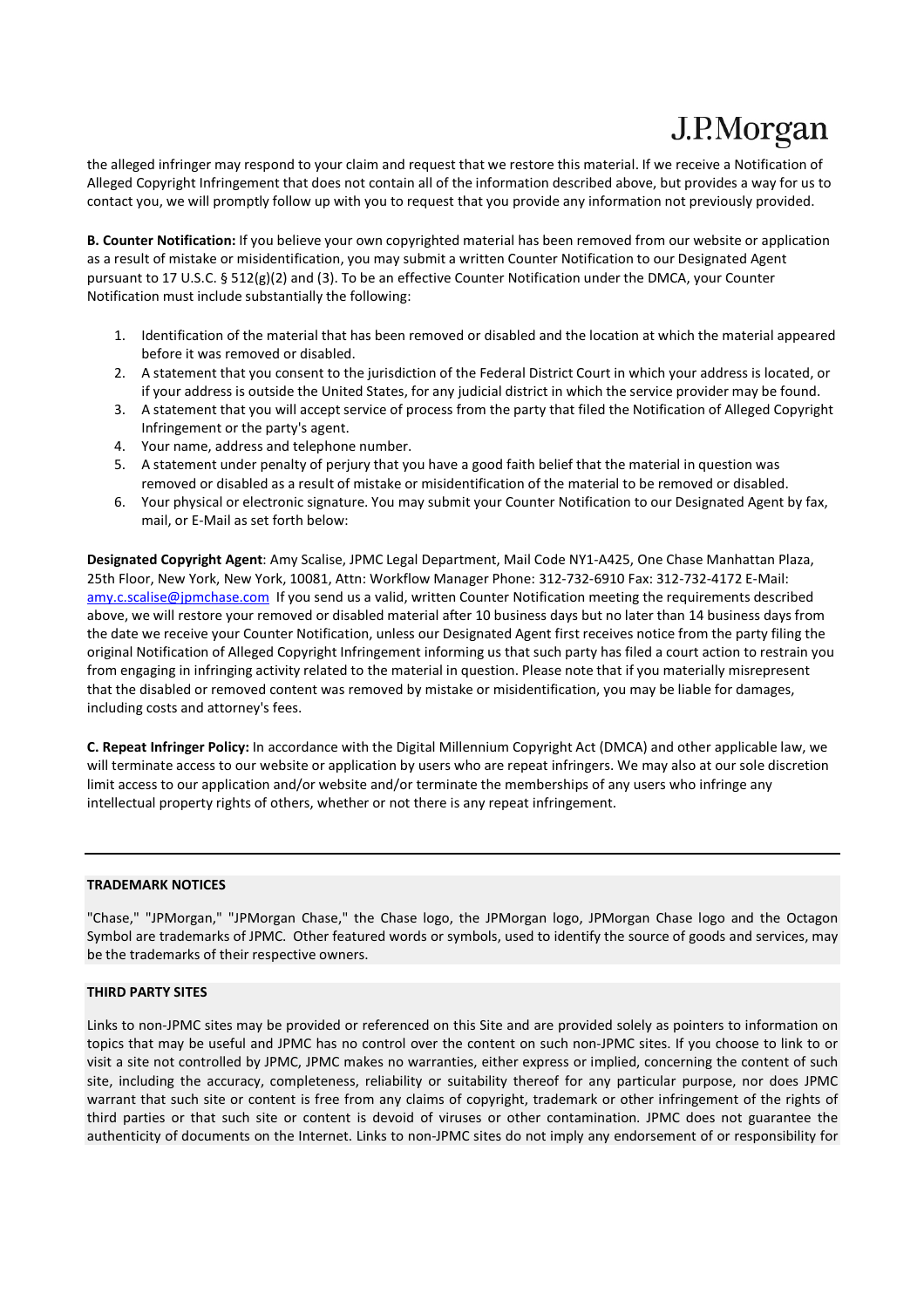the opinions, ideas, products, information or services offered at such sites, or any representation regarding the content at such sites.

## **TERMINATION AND DISRUPTION OF SERVICE**

JPMC MAY DISCONTINUE OR MAKE CHANGES TO THIS SITE AT ANY TIME WITHOUT PRIOR NOTICE OR LIABILITY TO YOU. Access to this Site may from time to time be unavailable, delayed, limited or slowed due to, among other things:

- Technology issues with the social media platform provider;
- hardware failure, including among other things failures of computers (including your own computer), servers, networks, telecommunication lines and connections, and other electronic and mechanical equipment;
- software failure, including among other things, bugs, errors, viruses, configuration problems, incompatibility of systems, utilities or applications, the operation of firewalls or screening programs, unreadable codes, or irregularities within particular documents or other content;
- overload of system capacities;
- damage caused by severe weather, earthquakes, wars, insurrection, riots, civil commotion, act of God, accident, fire, water damage, explosion, mechanical breakdown or natural disasters;
- interruption (whether partial or total) of power supplies or other utility of service;
- strike or other stoppage (whether partial or total) of labor;
- governmental or regulatory restrictions, exchange rulings, court or tribunal orders or other human intervention; or
- any other cause (whether similar or dissimilar to any of the foregoing) whatsoever beyond the control of JPMC.

#### **DISCLAIMER OF WARRANTIES**

BECAUSE OF THE POSSIBILITY OF HUMAN AND TECHNICAL ERRORS AS WELL AS OTHER FACTORS, **THIS SITE (INCLUDING ALL CONTENT AND MATERIALS CONTAINED ON THIS SITE) IS PROVIDED "AS IS" "AS AVAILABLE"**. EXCEPT TO THE EXTENT EXPRESSLY SET FORTH HEREIN, JPMC DISCLAIMS ALL WARRANTIES AND REPRESENTATIONS OF ANY KIND WITH REGARD TO THIS SITE, INCLUDING ANY EXPRESS, IMPLIED, STATUTORY OR OTHERWISE INCLUDING BUT NOT LIMITED TO WARRANTIES OF MERCHANTABILITY, NON-INFRINGEMENT OF THIRD PARTY RIGHTS, FREEDOM FROM VIRUSES OR OTHER HARMFUL CODE, OR FITNESS FOR ANY PARTICULAR PURPOSE. THE ENTIRE RISK AS IT RELATES TO THE SITE IS ASSUMED BY YOU.

PLEASE NOTE THAT WE MAY NOT REGULARLY MONITOR THIS SITE AND SOME OF THE POSTS FOUND HERE MAY BE FROM EMPLOYEES OR SUPPLIERS WHO ARE NOT AUTHORIZED ADMINISTRATORS OF THIS SITE. WE DO NOT WARRANT NOR ARE WE RESPONSIBLE FOR THE ACCURACY, ADEQUACY, OR COMPLETENESS OF THE INFORMATION AND MATERIALS CONTAINED ON THIS SITE AND EXPRESSLY DISCLAIMS LIABILITY FOR ERRORS OR OMISSIONS IN THE MATERIALS AND INFORMATION. WE ARE ALSO NOT RESPONSIBLE FOR THE CONTENT OTHERS POST ON THIS SITE OR HOW OTHERS MAY USE WHAT YOU POST ON THIS SITE. FURTHERMORE, WE WILL NOT BE LIABLE FOR ANY DELAY, DIFFICULTY IN USE, COMPUTER VIRUSES, MALICIOUS CODE, OR OTHER DEFECT IN WEBSITE, ANY INCOMPATIBILITY BETWEEN THE WEBSITE AND THE USER'S FILES AND THE USER'S BROWSER OR OTHER SITE ACCESSING PROGRAM, OR ANY OTHER PROBLEMS EXPERIENCED BY THE USER.

#### **LIMITATION OF LIABILITY**

UNDER NO CIRCUMSTANCES WILL JPMC BE LIABLE FOR ANY LOST PROFITS, LOST OPPORTUNITY OR ANY DIRECT, INDIRECT, CONSEQUENTIAL, INCIDENTAL, SPECIAL, PUNITIVE, OR EXEMPLARY DAMAGES ARISING OUT OF ANY USE OF OR INABILITY TO USE THIS SITE OR ANY PORTION THEREOF, REGARDLESS OF WHETHER JPMC HAS BEEN APPRISED OF THE LIKELIHOOD OF SUCH DAMAGES OCCURRING AND REGARDLESS OF THE FORM OF ACTION, WHETHER IN CONTRACT, WARRANTY, TORT, (INCLUDING NEGLIGENCE), STRICT LIABILITY, OR OTHERWISE.

JPMC and its agents are not responsible for technical, hardware, software or telephone malfunctions of any kind, lost or unavailable network connections, problems with the Site, or failed, incorrect, incomplete, inaccurate, garbled or delayed